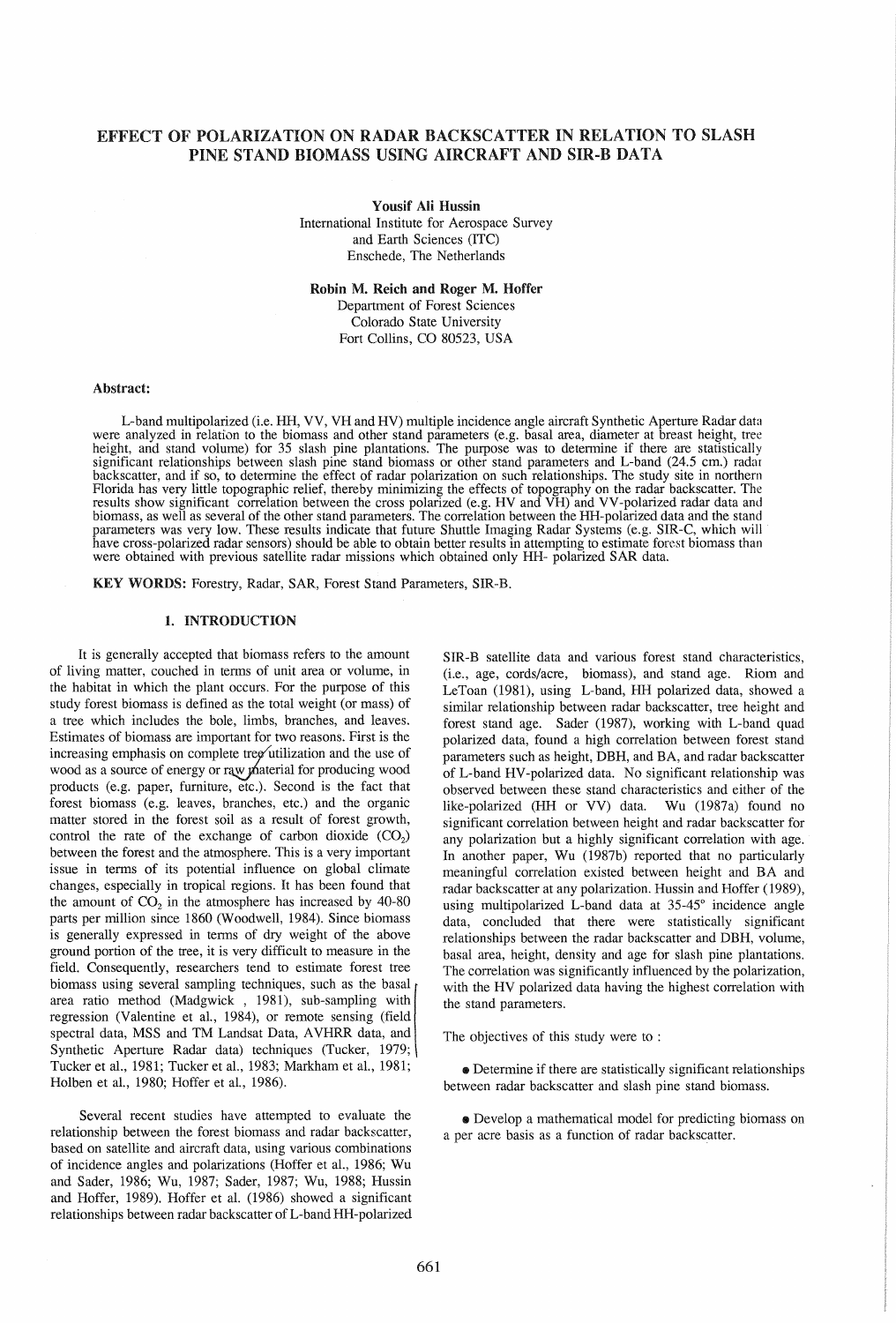## 2. MATERIALS AND METHODS

#### 2.1 Test Site Description

The test site is located in north eastern Florida, approximately 55 km west of Jacksonville. There is very little topographic relief in this area. The soils are mostly sandy and poorly to somewhat poorly drained. There are many swamps in the area having very poor drainage (Avers & Bracy, 1974). The climate of the area is humid subtropical with its high rainfall rate between June and September when the temperatures also reach the highest levels of the year (Howell et aI., 1984).

A large part of the area is owned by three forest products companies and managed for the production of pulpwood and saw timber. The most common species in the study area is slash pine *(Pinus elliottii).* In the cypress swamps the dominant species are pond cypress *(Taxodium distichum var. nutans),* and bald cypress *(Taxodium distichum).* The mixed deciduous swamp areas are dominated by water tupelo *(Nyssa aquatica),*  red maple *(Acer rubrum),* sweet gum *(Liquidambar styracijlua)*  and water oak *(Querqus nigra).* 

## 2.2 Data Utilized

Synthetic aperture aircraft radar data having an 11x11 meter ground resolution were obtained on September 14, 1984 from an altitude of 8000 meters. The incidence angle varied from 10 degrees for the earliest echos at near nadir to 55 degrees for the last echos at the farthest range of the scene. The L-band (24.5 cm) data were obtained by the NASA/Ames CV-990 Airborne Laboratory using the NASA/JPL aircraft SAR system capable of obtaining digital format data simultaneously for four polarizations (HH, VV, VH, & HV).

Color infrared photos (1:58,000) were available for this test site on two dates -- January 24, 1983 and February 5, 1984. The photos, obtained as part of the National High Altitude Photography (NHAP) program were used to locate the forest stands used to develop and validate the models.

A cloud-free frame of Landsat-5 Thematic Mapper data was collected on October 12, 1984. As of this date, the characteristics of the land cover were still about the same as they had been a month earlier when the radar data had been obtained. Therefore, the TM data was also used to help in the interpretation and to locate the forest stands.

1 :24,000 scale forest stand boundary maps, which had been prepared by the companies that owned the forest lands, were a key element of the reference data used in this study. Both 7.5 minute and 30x60 minute USGS topographic maps (scale 1 :24,000 & 1: 100,000) were also utilized.

Forest inventory data that was related to the forest stand boundary maps had also been prepared by the forest products companies, and included, for each stand, the forest type, species, age classes, diameter classes, tree height, basal area per acre, density (number of trees per acre), and volume (cords per acre). This information was used to compare forest stand parameters to quad-polarized radar backscatter.

## 2.3 Stand Selection

An ERDAS image processing software and hardware system was used to locate, on the radar imagery, stands for which we had forest stand data. Fields selected were generally about 100-150 pixels in size. Since the radar backscatter is strongly influenced by differences in the incidence angle, a narrow strip having a 10 degree range of incidence angles was selected for the analysis. An incidence angle range from 35° to 45° was chosen for two reasons: first, because of the availability of field data and measurements on this particular part of the imagery, and secondly, because this is an intermediate range of incidence angles such that the penetration of the radar signal through the canopy would be moderate -- not as high as is the case at smaller incidence angles, nor as low as in the high angle range. Some earlier studies had indicated that the 35-45° range of incidence angle was better than either a steeper or shallower incidence angle when working with SAR data of forest canopies in this area (Wu, 1987b; Hoffer and Hussin, 1989;and Hussin and Hoffer 1989 ).

### 2.4 Forest Stand Biomass Measurement

The "Total-Tree Multiproduct Cruise Program" developed by US Forest Service-Southern Forest Experimental Station and the School of Forestry at the University of Georgia and was used to estimate the stand biomass for this study (Clark et al., 1985a and Clark et al., 1985b). The regression equations with the program are considered to be the best available, and have been used by other researchers to estimate the forest stand biomass of slash pine in the south-east (Sader, 1987 and Wu, 1987b).

## 2.5 Statistical Analysis

To test the relationships between the forest stand biomass or other parameters and the radar backscatter, correlations were determined for all four polarizations and stand parameters. This preliminary study showed that, in general, the HV polarized radar backscatter had a higher correlation with the varoius stand parameters of interest than any of the other polarizations, particularly the like-polarized data (i.e., HR or VV). Theoretically, the VH and HV cross-polarized data should have the same backscatter. In light of these results it was decided that the remainder of the current study would deal only with the HV polarized data set.

#### 2.6 Model Development

For unthinned slash pine plantations, it is assumed that biomass (B) is directly related to the cubic foot volume which can be expressed as a function of the basal area per acre (BA) and the average stand height (H). In functional form this appears as '

$$
\mathbf{B} = \mathbf{f}(\mathbf{BA}, \mathbf{H}). \tag{Eq 1}
$$

This form is not concerned with forecasting biomass, since both BA and H must be known. However, if predicted values are substituted in place of known values, the model can be used to estimate biomass. Therefore, if we assume that both BA and H . can be described using radar backscatter (RB), we will obtain a system of equations with the following functional form: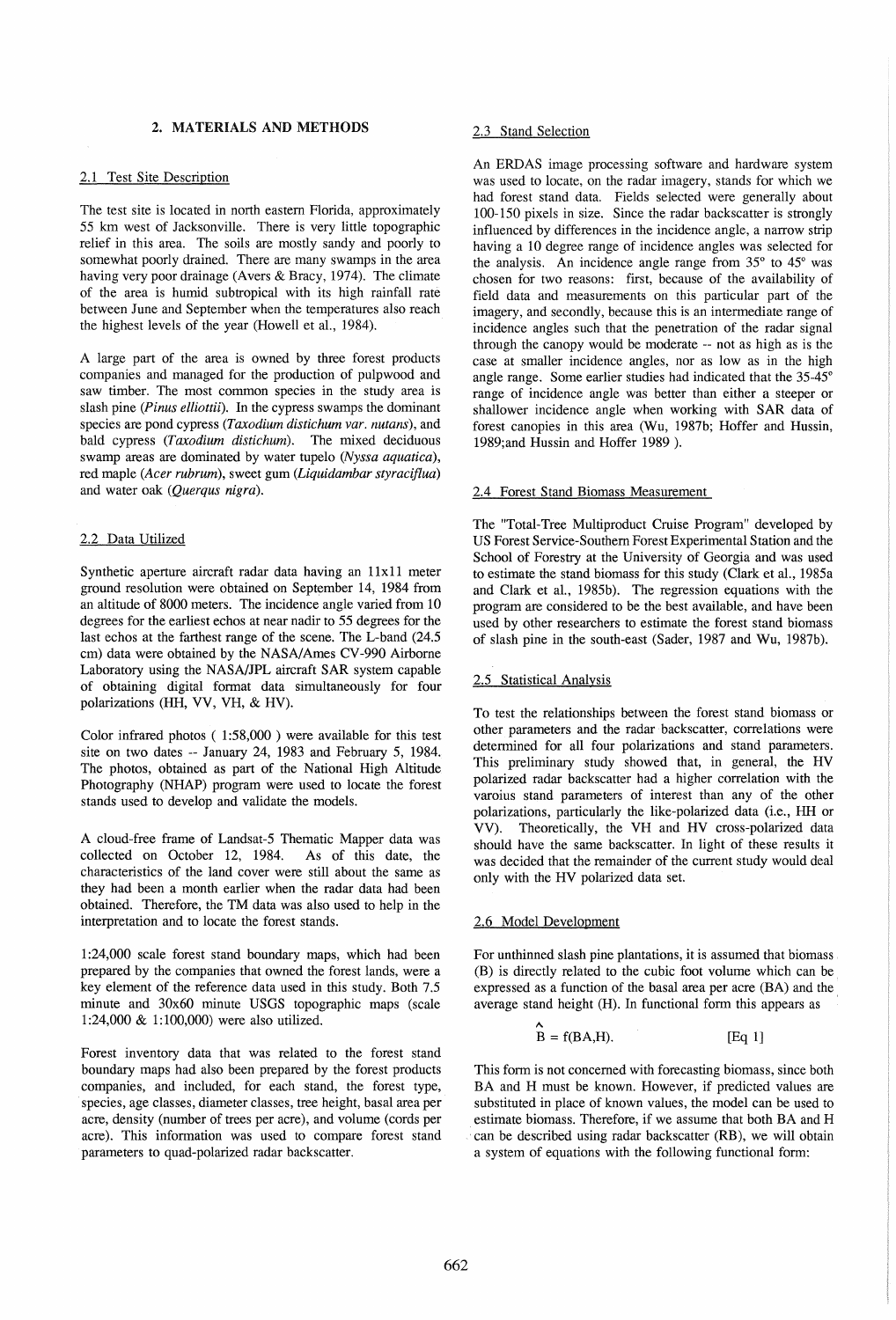Model 1

$$
\widehat{BA} = f(RB)
$$
  
\n
$$
\widehat{H} = f(RB)
$$
  
\n
$$
\widehat{B} = f(\widehat{BA}, \widehat{H}).
$$
  
\n[Eq 2]

This system of equations can be used to estimate BA, H and B directly from radar data. In some instances, however, information may be available on BA. In this case, the system of equations reduce to

| Model 2                    |
|----------------------------|
| $\hat{H} = f(RB)$          |
| $\hat{B} = f(BA, \hat{H})$ |

\n[Eq 3]

where H is estimated from the radar data. Finally, if information is also available on H, the system of equations would reduce to equation [1]. Thus, depending on the type of information available, one can select the system of equations that best suits their need.

## 2.7 Model Fitting

Prior to fitting the models, the data was split into two independent data sets of approximately equal sizes. One data set was used to develop the model while the second data set was used to validate the models.

In order to study the relationship between the radar backscatter and the forest stand biomass and the other parameters and to develop the regression models that can be used to predict the forest stand parameters from the radar backscatter, 35 slash pine plantation stands between 6 and 31 years of age were selected. A completely independent data set of 20 slash pine plantation stands having almost the same characteristics as the first data set were selected as a validation data set to test the models . Table 1 shows the characteristics of both the model development data set and the validation data set. The 1985 U.S. Forest Service inventory information and the measurements from the forest products companies who own the property were used as the data base for the forest stand parameters.

Table. 1 The Characteristics of the Model Development and Validation Data Sets.

| Variables             | Average | Std. dev. | Min.  | Max.   |
|-----------------------|---------|-----------|-------|--------|
| Biomass (1b/a) 138284 |         | 48927     | 30981 | 212327 |
| Height (ft.)          | 48.97   | 10.62     | 16    | 61     |
| DBH (in.)             | 6.04    | 1.1       | 2.78  | 7.42   |
| BA $(sq.ft./a)$       | 83.19   | 22.65     | 26.16 | 116.95 |
| Age (years)           | 20.97   | 6.57      | 6     | 31     |

| Validation Data Set.    |       |       |       |        |  |  |
|-------------------------|-------|-------|-------|--------|--|--|
| Biomass $(lb/a)$ 135912 |       | 50574 | 40570 | 221179 |  |  |
| Height (ft.)            | 48.35 | 10.36 | 18    | 61     |  |  |
| DBH (in.)               | 5.96  | 1.07  | 3.38  | 7.50   |  |  |
| BA (sq.fit./a)          | 84.05 | 25.66 | 33    | 137    |  |  |
| Age (years)             | 20.50 | 6.69  | 6     | 31     |  |  |
|                         |       |       |       |        |  |  |

# 3. RESULTS AND DISCUSSIONS

## 3.1 Aircraft Radar Backscatter in Relation to Stand Parameters

The coefficients for both systems of equations [2 and 3] for the developmental data set were estimated using three-stage least squares (3SLS) after a suitable transformation. The resulting coefficients are shown in Tables 2 and 3. Both models generated predicted values that matched well with the observed values for the independent set of data (Table 4). As one would expect, the system in which information on BA was available fit better than the system in which BA was estimated.

Table 2 shows the first set of the regression models developed to predict biomass, DBH, and height using the radar backscatter. The model assumes that basal area is measured in the field. Figures 1,2,3, and 4 show the relationship between the radar backscatter and the untransformed predicted biomass and the other stand parameters (i.e. basal area, height, and DBH) using both sets of models. Comparing these results with those of Hussin and Hoffer (1989) using the same data sets, it became very clear that the transformation had significant affects of the on the relationship between the radar backscatter and the forest stand parameters. Both sets of equations accounted

Table. 2 The Coefficients for Model 1.

| Variables       | $(Biomass)^{-1/2}$ | $1/(DBH)^2$ | $HT-1$     | $(BA)^{-1/2}$ |
|-----------------|--------------------|-------------|------------|---------------|
| n               | 35                 | 35          | 35         | 35            |
| MSE             | 0.001              | 0.001       | 0.001      | 0.001         |
| $R^2$           | 0.977              | 0.807       | 0.984      | 0.828         |
|                 | Constant -0.00085  | 1.00907     | 0.04655    | 0.50702       |
| RB              |                    | 0.00959     | $-0.00064$ | $-0.00440$    |
| RB <sup>2</sup> |                    | $2.57E-5$   | $2.23E-6$  | $1.13E-5$     |
| $HT^{-1}$       | 0.16593            |             |            |               |
| $BA^{-1/2}$     | 0.03210            |             |            |               |
|                 |                    |             |            |               |

Table. 3 The Coefficients for Model 2.

| Variables       | $(Bi)$ cnass) <sup>-1/2</sup> | $1/(DBH)^2$ | $HP^{-1}$   |
|-----------------|-------------------------------|-------------|-------------|
| n               | 35                            | 35          | 35          |
| MSE             | 0.001                         | 0.001       | 0.001       |
| $R^2$           | 0.977                         | 0.807       | 0.986       |
|                 |                               |             |             |
| Constant        | $-0.00066$                    | 1.01382     | 0.07418     |
| RB              |                               | $-0.00969$  | $-0.00137$  |
| RB <sup>2</sup> |                               | $2.61E-5$   | $8.46E - 6$ |
| RB <sup>3</sup> |                               |             | $-1.71E-8$  |
| $HT^{-1}$       | 0.18894                       |             |             |
| $BA^{-1/2}$     | 0.03033                       |             |             |
|                 |                               |             |             |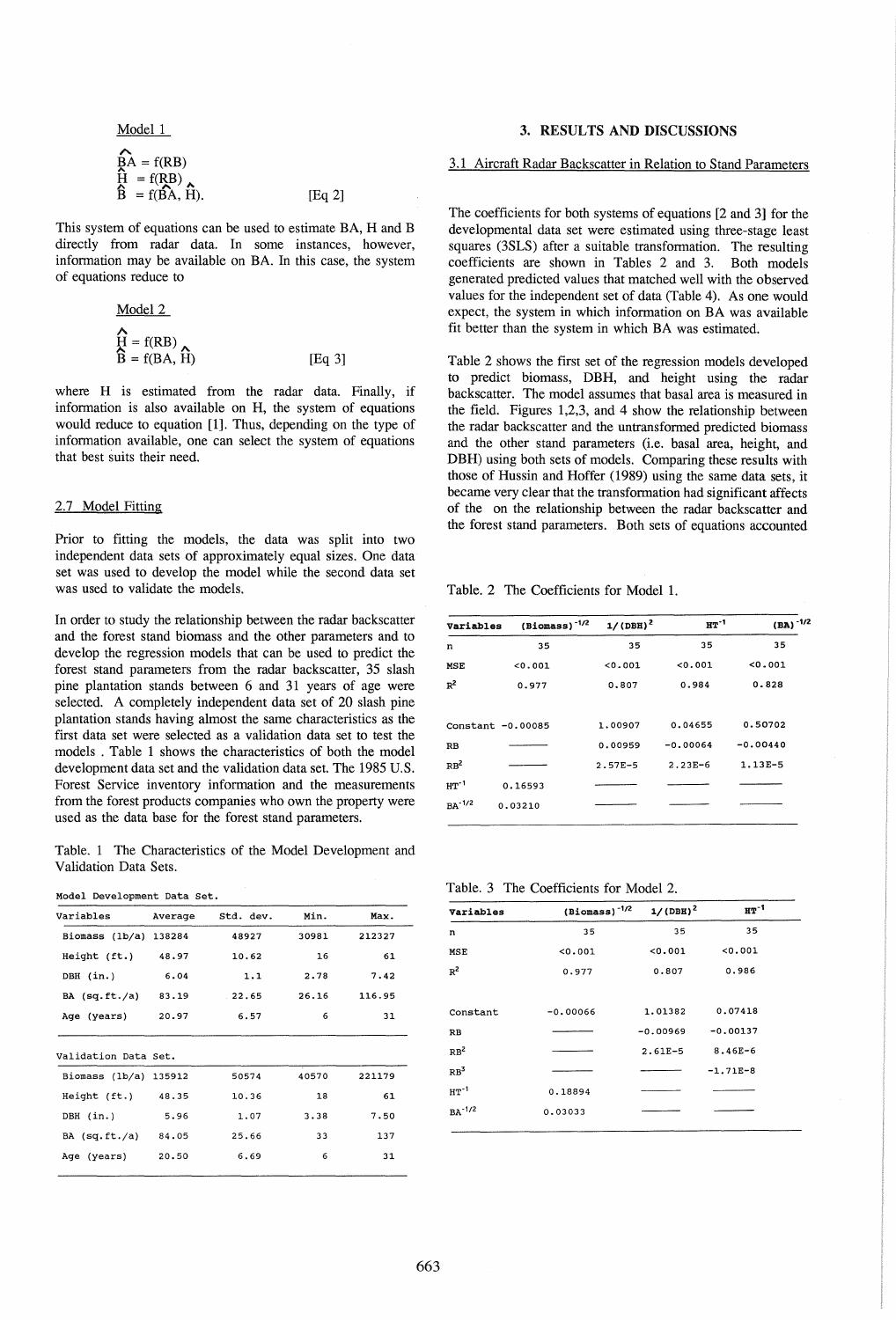Table. 4 Bias and Sampling Error Percentages of Model 1 &  $\mathcal{L}$ 

|                              |       | Model 1 (BA Estimated) |                      |        | Model 2 (BA Measured) |                      |
|------------------------------|-------|------------------------|----------------------|--------|-----------------------|----------------------|
| Variables % Bias             |       | % Sampl.<br>Error      | Bias/<br><b>RMSE</b> | % Bias | % Sampl.<br>Error     | Bias/<br><b>RMSE</b> |
| <b>Biomass</b><br>(lb/a)     | 0.976 | 3.271                  | 0.298                | 0.804  | 2.543                 | 0.316                |
| Height<br>(f <sub>t</sub> )  | 4.171 | 5.417                  | 0.770                | 2.934  | 2.694                 | 1.089                |
| DBH<br>(in)                  | 1.089 | 2.257                  | 0.482                | 0.965  | 2.232                 | 0.432                |
| BA<br>$({\tt ft}^2/{\tt a})$ | 1.204 | 3.636                  | 0.331                |        |                       |                      |



Figure 1. Relationship between measured and estimated basal area and HV radar backscatter.



Figure 2. Relationship between measured and estimated DBH and HV radar backscatter.



Figure 3. Relationship between measured and estimated heights and HV radar backscatter.



Figure 4. Relationship between measured and estimated biomass and HV radar backscatter.

for more than 97% of the variation in biomass (Table 2 and 3). However the  $R<sup>2</sup>$  values for the DBH and basal area models were less than 83% for both models.

The relationships between the HV polarized radar backscatter and stand biomass, height, basal area, and DBH for stands from 6 to 31 years old are depicted in Figures 1-4. In general, the tree height, DBH and biomass tends to increase more rapidly in stands from 6 to 19 years old and then levels off. The leveling off is due to crown closure. In examining Figures 1-4, one can see the effects of such changes in the stands on the radar backscatter. It would seem that as crown closure becomes more complete, there is less of the incoming radar signal being scattered down inside the canopy so there is less interaction between the radar signal and the individual trees, and thus there is not quite as strong a relationship between the radar backscatter and the various stand parameters. The data in Figures 1-4 would appear to support such a hypothesis.

Frome the results shown in Figures 1-4 and Tables 2-4, it is clear that there exist some very strong relationships between the measured stand parameters (i.e., tree height,DBH, basal area and biomass )and the estimated stand parameters based on the HV radar backscatter. As shown in Figures 1-4, the estimated values are very close to the measured values, which is very encouraging. As one would expect, the Model 1 results for biomass estimates were closer to the measured values than were Model 2 results (Model 1 results were based on basal area measured in the field whereas Model 2 results were based on estimated basal area).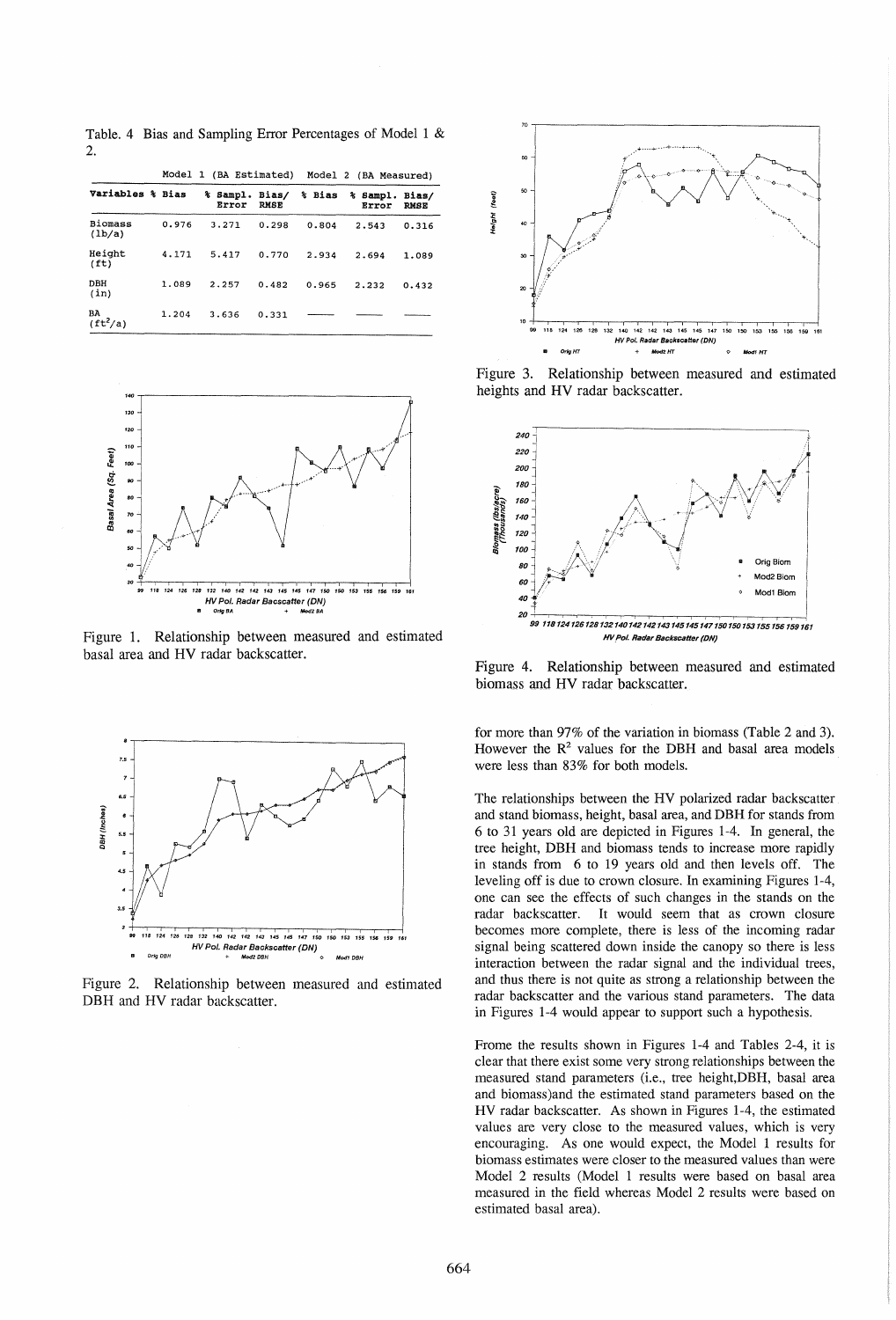Ultimately, the scientific community is looking for the ways to use satellite radar data to estimate forest biomass, and to determine if such an approach is even possible. The fact that these results show such good relationships between the HV polarized radar backscatter and slash pine stand biomass, as well as other stand parameters, is very encouraging.

# 3.2 A Comparison Between Satellite (SIR-B) and Aircraft Radar Backscatter in Relation to Stand Parameters

The twenty 6-31 year old slash pine stands that were used to produce the results in Section 3.1 were used again with HHpolarized SIR -B data to compare the satellite to the aircraft radar data in relation to stand parameters. Because the SAR· aircraft data was not registered to SIR-B or to the Landsat TM data, approximately the same portion of each stand was delineated on both the aircraft and SIR-B data to produce the results in Sections 3.1 and 3.2. Figures 5-11 show the relationships between the 28°,45°, and 58° incidence angle HHpolarized SIR-B data and forest stand parameters (i.e. age, height, DBH, number of trees per acre, volume (cords/acre), basal area, and biomass). Table 5 shows the correlation coefficients for the above relationships. The correlation

coefficients in Table 5 indicate that, of the three incidence angles evaluated for the SIR-B data, the 45° data set had the highest r values. This is consistent with the aircraft results in Section 3.1 which indicated that the 35-45° range of incidence angles was better than either higher or lower incidence angles for classifying forest and other cover types. The correlation coefficients for the 45° SIR-B data are generally somewhat similar to those for 6-31 year old slash pine stands within the 35-45° range of incidence angles in the aircraft data (except for the height correlations, which were much better on the SIR-B data). Of particular significance, however, is the fact that the results shown by Hussin and Hoffer (1989) indicate that the HH-poiarization is not as good as any of the polarizations having a vertical component (i.e., VV, HV, or VH) for relating SAR backscatter to forest stand parameters. This would imply that if the SIR-B data had been obtained with a VV, HV or VH polarization rather than the HH polarization used, perhaps the results shown in Table 5 for the SIR-B data would have been much better. It should also be noted that Hoffer et al. (1986) and Lee and Hoffer (1990) studied the relationship between forest stand parameters and radar backscatter of SIR-B data, and found better correlation coefficients than shown in Table 5.

Table 5. Correlation coefficients for the 6-31 year old pine plantation data, comparing the forest stand parameters and different incidence angles of HH- polarized SIR-B backscatter.

| Stand<br>Parameters | Radar Backscatter of Different Incidence Angles |            |                      |  |
|---------------------|-------------------------------------------------|------------|----------------------|--|
|                     | $28^\circ$                                      | $45^\circ$ | 58°                  |  |
|                     |                                                 |            |                      |  |
| Aqe                 | 0.56                                            | $0.63*$    | 0.55                 |  |
| DBH                 | 0.36                                            | $0.66*$    | 0.39                 |  |
| Basal Area          | 0.24                                            | 0.48       | 0.24                 |  |
| Height              | 0.35                                            | $0.736*$   | $0.732$ <sup>*</sup> |  |
| Cords/Acre          | 0.19                                            | 0.56       | 0.56                 |  |
| Trees/Acre          | $-0.51$                                         | $-0.47$    | $-0.45$              |  |
| <b>Biomass</b>      | 0.37                                            | 0.47       | 0.45                 |  |
|                     |                                                 |            |                      |  |

significant at the .05 level of significance

It is believed that the difference is because of the relatively small number of stands which were available for this study, due to the limited area covered by the 35-45° incidence angle swath of the aircraft data.

### 4. CONCLUSION

• There are good positive relationships between HV polarized radar backscatter using aircraft data and slash pine stand parameters ( i.e., biomass, height, basal area, and DBH).

These results indicate that the stand parameters can be estimated with resonable accuracy using the L-band HVpolarized radar data.

• HV polarization had better correlation with stand parameters than the other polarizations.

• Using SIR-B multiple incidence angle HH-polarized data, only moderate relationships were found with the various stand parameters (e.g. DBH, volume (cords/acre), number of trees per acre, age, biomass, and basal area).

• The poor (if any) relationships shown between forest stand parameters and the HH-polarized aircraft data provides same interesting insight into the limitation of working with the HHpolarized L-band SIR-B satellite data, and indicates the potential benefits expected from the cross-polarized data that will be obtained during the SIR-C mission.

• The system of equations presented in this study, when combined with an appropriate inventory design, could provide efficient estimates of the Total Biomass  $(T_B)$  on a regional scale. Because of the case in which basal area can be measured in the field using variable plot sampling and the importance of basal area in estimating biomass on a per acre basis, some form of double sampling with regression would probably be the best design.

• Further work is needed to test the feasibility of developing similar models for natural stands and for older age classes of plantations. Additional work is also needed to verify these results using sattelite SAR data, rather than using aircraft data as was done in the current study.



Figure 5. SIR-B multiple incidence angle HH-polarized radar backscatter from 6-31 year old slash pine plantations in relation to height.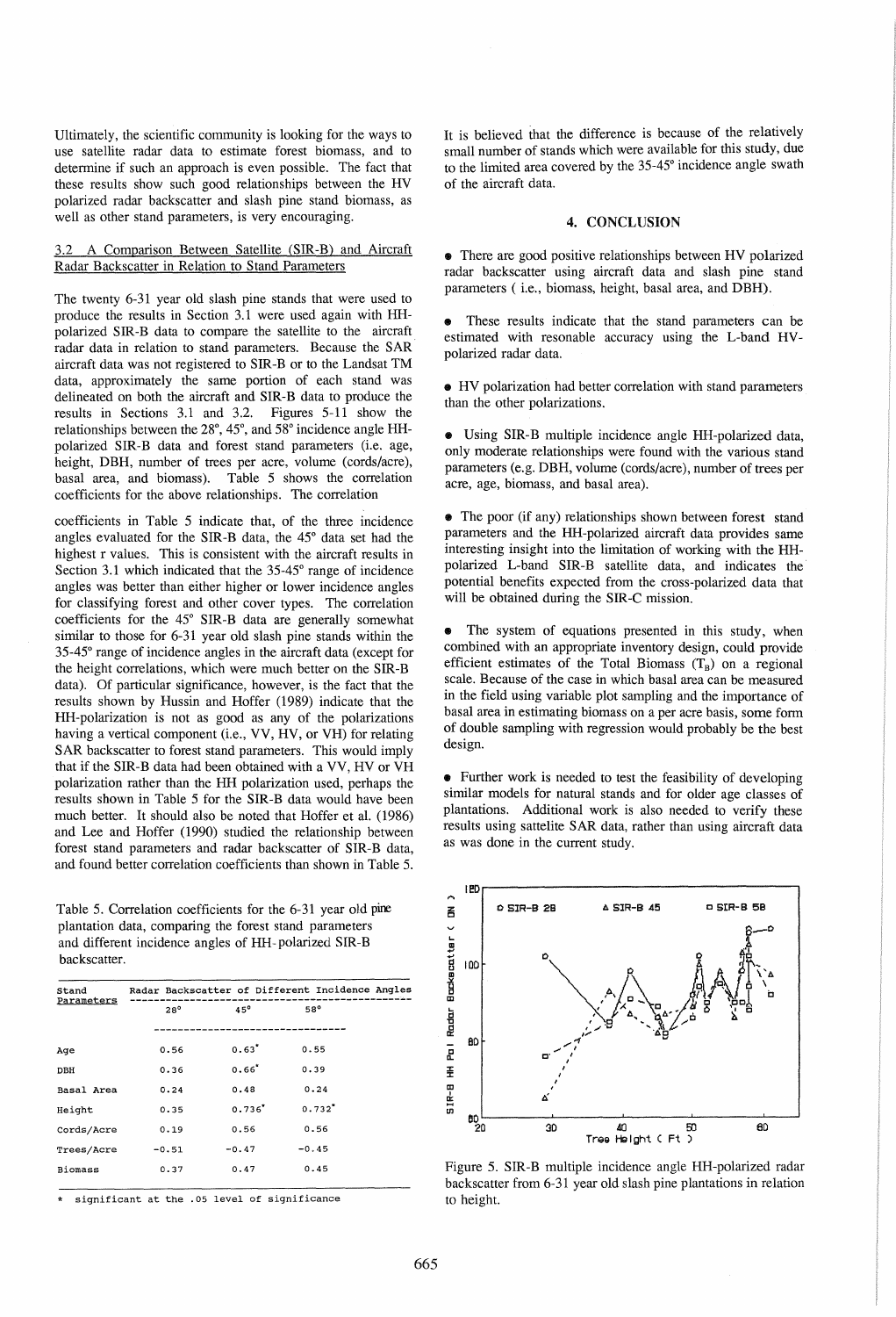

Figure 6. SIR-B multiple incidence angle HH-polarized radar backscatter from 6-31 year old slash pine plantations in relation to DBH.



Figure 7. SIR-B multiple incidence angle HH-polarized radar backscatter from 6-31 year old slash pine plantations in relation to age.



Figure 8. SIR-B multiple incidence angle HH-polarized radar backscatter from 6-31 year old slash pine plantations in relation to basal area.



Figure 9. SIR-B multiple incidence angle HH-polarized radar backscatter from 6-31 year old slash pine plantations in relation to volume cords per acre.



Figure 10. SIR-B multiple incidence angle HH-polarized radar backscatter from 6-31 year old slash pine plantations in relation to number of trees per acre.



Figure 11. SIR-B multiple incidence angle HH-polarized radar backscatter from 6-31 year old slash pine plantations in relation to biomass.